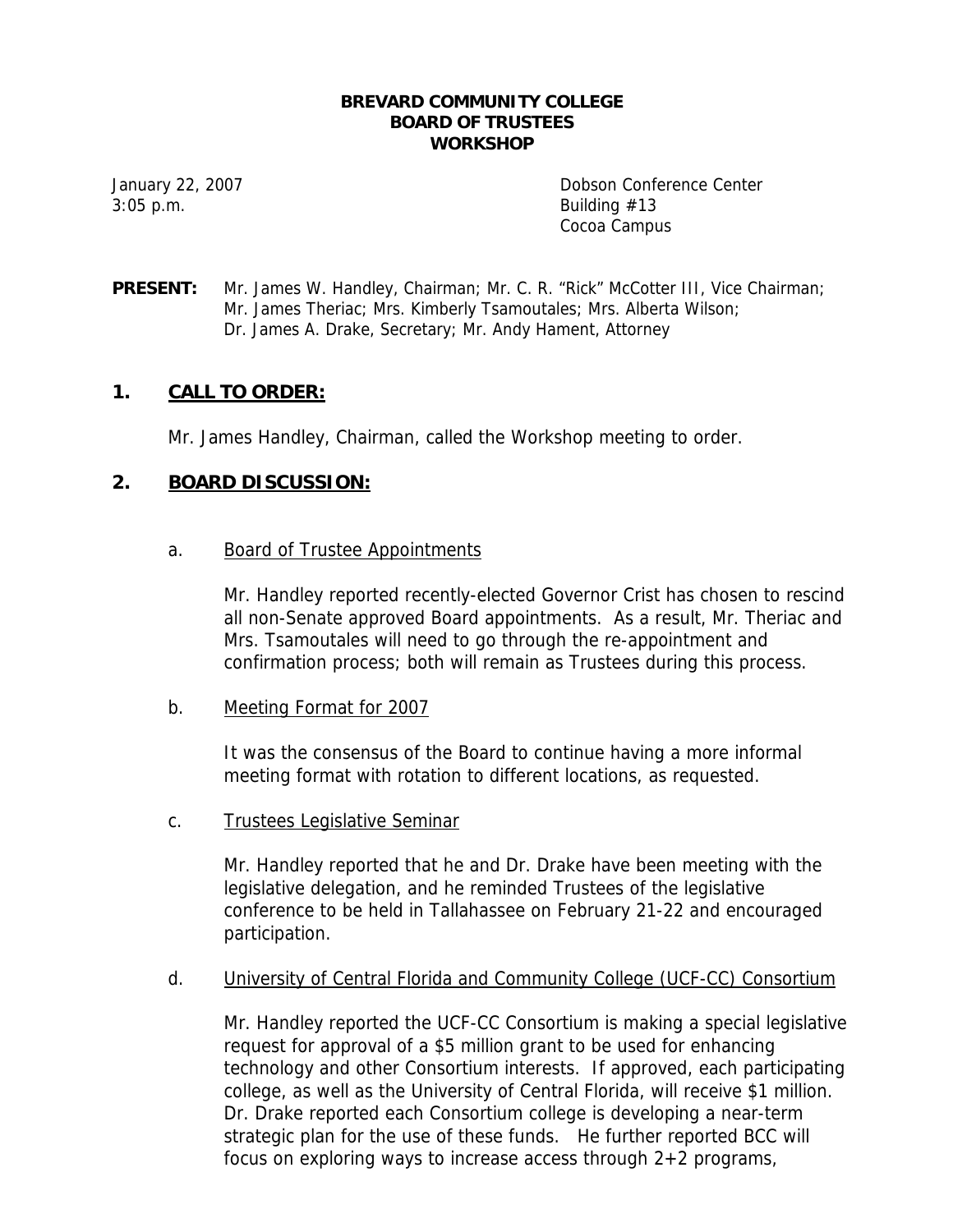Board of Trustees Workshop January 22, 2007 Page -2-

> including joint faculty and joint student service appoint-ments. Regarding the prospect of joint faculty, however, Dr. Drake cautioned that UFF participation in any discussions regarding processes would be required on the College's part.

## e. Pappas Report

Dr. Drake reported the recently published Pappas report focuses on baccalaureate access between the Board of Governors and the Florida Department of Education. Dr. Drake reported the Pappas report is similar in a number of respects to a 1999 PEPC report, in which a number of community colleges, including BCC, were proposed for transformation into four-year state colleges. The Pappas report underscores that the Florida state higher education system has a serious access problem that must be addressed. The report encourages the 2+2 model and concurrent use facilities as being a primary route to guarantee access between community colleges and state universities. The Pappas report focuses on the need for access, especially in critical-need fields. Dr. Drake and the Board of Trustees confirmed that BCC will remain committed to developing the 2+2 concept to ensure access to students in Brevard County. Mr. Handley reported that BCC has pro-actively focused on training in high-demand areas with the expansion of the Nursing Program, formation of Educational Prep Institute (EPI) for teachers and the UCF-BCC Pre-Engineering program for applied science shortages but demand exceeds the college's capacities. Mr. Handley reported more opportunities may arise for partnering with UCF as a result of the formation of the UCF College of Medicine.

Dr. Drake reported the nursing program is challenged for further expansion because of limited availability of and increasing competition for required clinical experience sites. He further reported the Brevard County School District has expressed the need for certain secondary-education programs that are not offered locally by UCF. The University has also been asked to review the feasibility of providing the Doctorate of Education degree in educational leadership and in higher education administration.

Dr. Drake reported he will oversee the gathering of data from the past four to five years to see how well the UCF-BCC partnership has met demand in critical need areas, taking into account competition from other for-profit educational institutions. Mrs. Wilson also requested exploration into the possibilities of approval by the state for further expansion of the Nursing Program.

Further discussion ensued regarding the necessary steps to ensure guaranteed access to UCF for BCC graduates.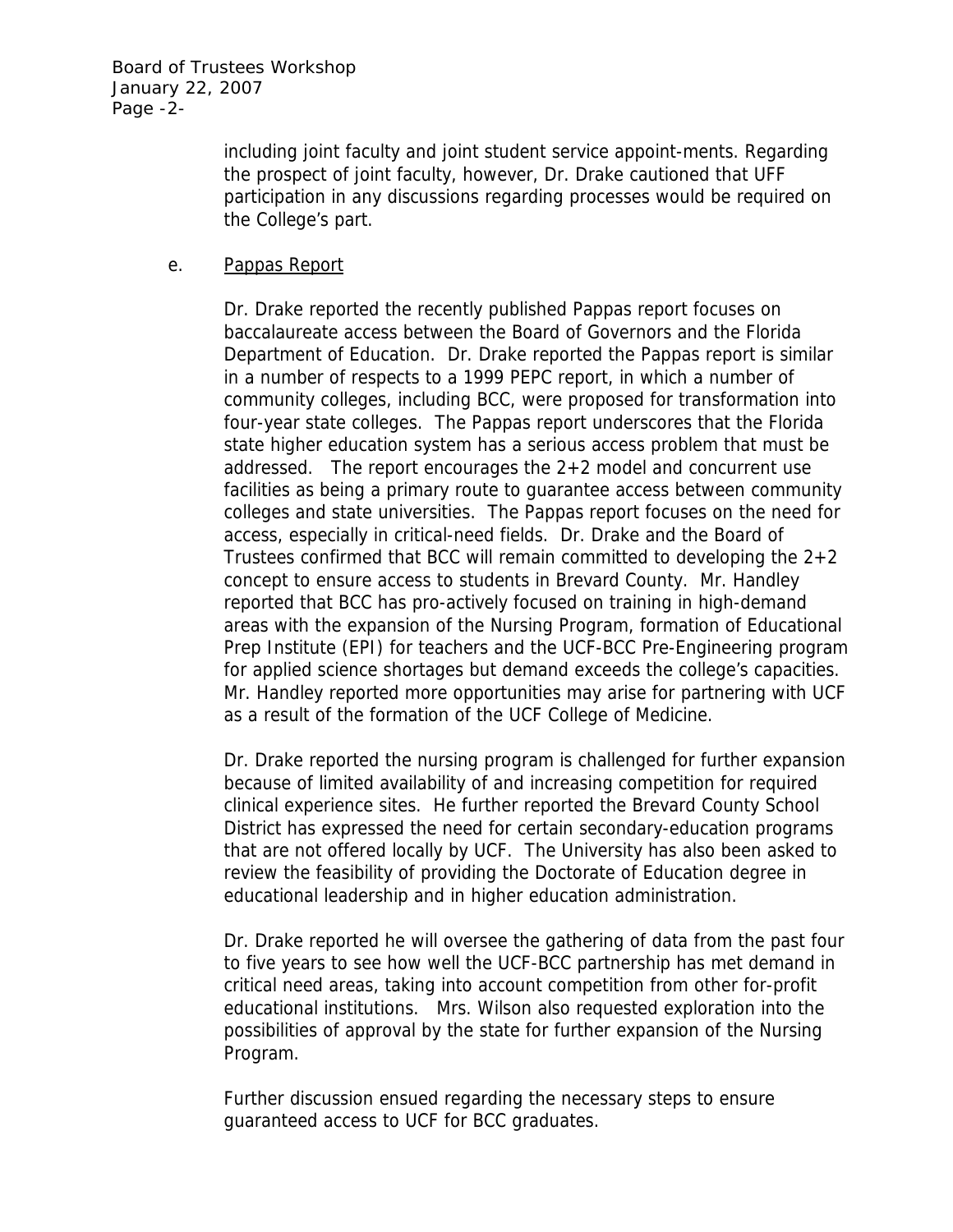Board of Trustees Workshop January 22, 2007 Page -3-

> Mr. Little stated that although maximizing the 2+2 partnership should continue to be a priority, funding for baccalaureate degree programs is substantially higher than current funding levels. Mr. Handley reported this should further substantiate the current \$5 million Consortium grant request. Dr. Denise Young, University of Central Florida (UCF), Associate Vice President, Planning and Evaluation and Interim Vice President, Administration – Southern Region, reported that data collected over time should demonstrate greater student continuity and success from the Consortium's "Direct Connect" model.

## f. Senator Haridopolos' Manuscript

Mr. Handley reported that a complete book manuscript has been received from Senator Haridopolos well before the due date required by his contractual agreement with the College. He stated that the manuscript, which deals with the political process and how citizens can become more politically involved, is exceptionally well done and stated an opportunity for the college to develop a civic-education institute will be explored.

Mr. Ross reported that grant funds are possible for providing civic responsibility educational opportunities to citizens. Dr. Drake reported he has requested Mr. Walt Gilfilen to explore private and public grant opportunities for a civic-education initiative. Dr. Drake further reported that the manuscript is structured for possible multi-media delivery, with the possibility of using voice-over narration by Senator Haridopolos. Mr. Handley reported that a printed copy of the manuscript will be provided to the Trustees when it becomes available.

## g. Building Designation in Recognition of General Titus Hall

Mr. Handley reported he wanted to re-address past discussions regarding the possibility of naming a building on the Palm Bay Campus in recognition of General Titus C. Hall, who was instrumental in obtaining state approval and funding for the establishment of the Palm Bay Campus.

Mr. Handley further reported several buildings have been named in honor of civic leaders, and he encouraged buildings be referred to by name as a tribute to those individuals.

The Board concurred that there is precedent for this type of building designation in honor of significant contributions to the college, whether by an employee or community leader. Dr. Drake agreed to draft a motion or resolution for presentation and approval at a future Board meeting.